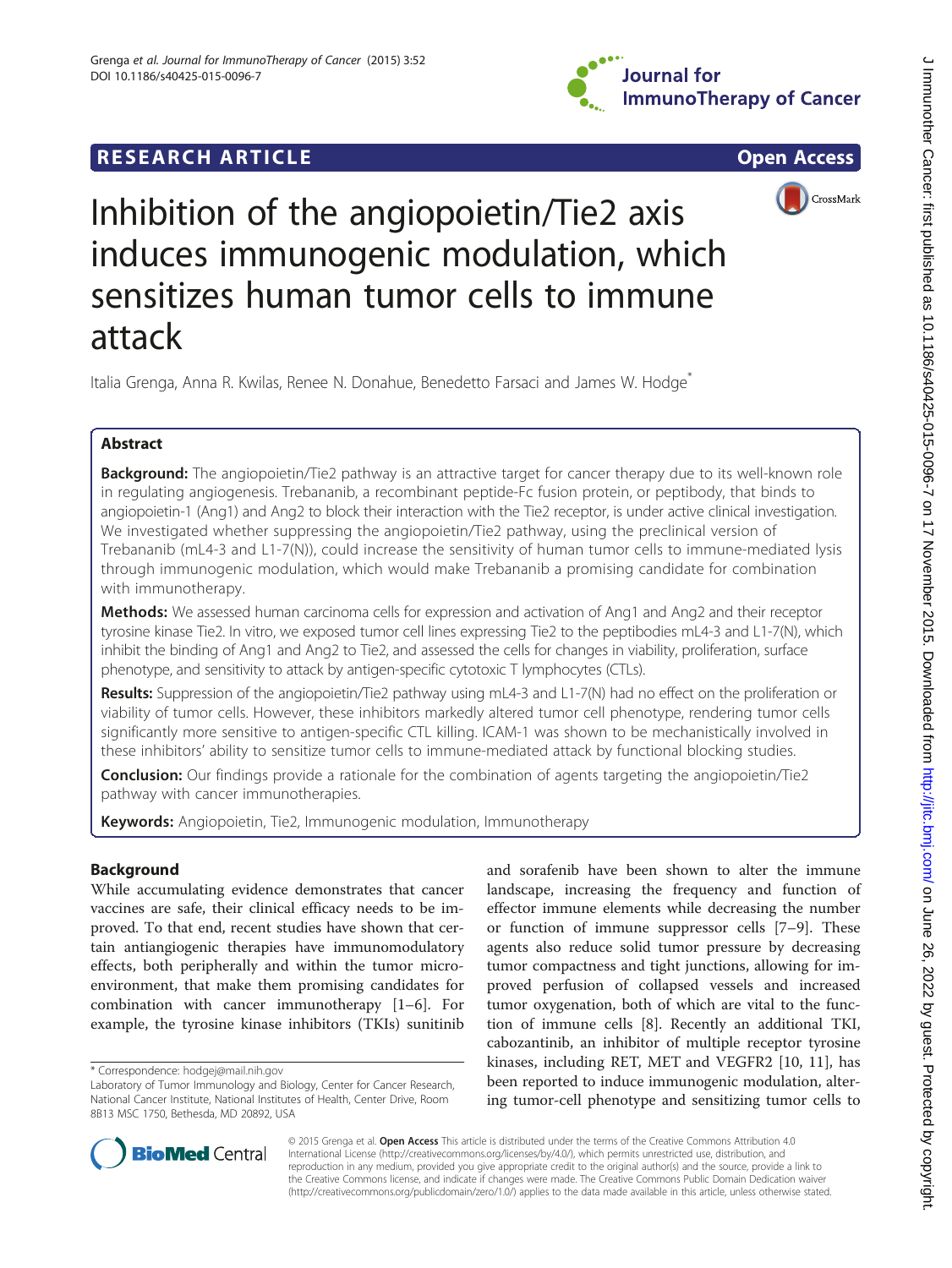immune-mediated attack [[3\]](#page-9-0). In preclinical models, the immunomodulatory actions of sunitinib, sorafenib, and cabozantinib have had synergistic antitumor effects when combined with immunotherapy [\[3](#page-9-0)].

Angiogenesis and vascular remodeling are complex processes that involve regulation by the cytokines angiopoietin-1 (Ang1) and Ang2, which function through their interaction with the vascular receptor tyrosine kinase Tie2 [[12](#page-9-0), [13\]](#page-9-0). Ang1 and Ang2 were originally described as have opposing effects, with Ang1 functioning as a Tie2 agonist contributing to vessel stabilization and maturation [[14\]](#page-9-0), and Ang2 functioning as an antagonist leading to vessel destabilization [[15](#page-9-0), [16\]](#page-9-0). However, studies have since shown that, like Ang1, Ang2 can induce Tie2 receptor phosphorylation and promote chemotaxis, tube formation, migration, and sprouting of endothelial cells in the absence of Ang1, demonstrating that Ang2 can also act as an agonist of Tie2 [[13](#page-9-0), [17](#page-9-0), [18](#page-9-0)]. Ang2 is upregulated at sites of tumor angiogenesis. Additionally, overexpression of Ang2 accelerated tumor growth and angiogenesis in some experimental cancer models [[19](#page-9-0)]. Clinically, high levels of Ang1 and/or Ang2 are reported in patients with breast, gastric, ovarian, mesothelioma, and non-small cell lung cancer and, in some cases, are associated with higher-stage disease and poor clinical outcome [\[20](#page-9-0)–[26\]](#page-10-0).

The central role of the angiopoietin/Tie2 signaling pathway in regulating angiogenesis makes it an attractive target for cancer therapies. Suppression of the Tie2 pathway using Trebananib, an investigational recombinant peptide-Fc fusion protein, or peptibody, that selectively binds to Ang1 and Ang2 and blocks their interaction with Tie2, is under active clinical investigation in various cancers, including breast, prostate, and ovarian. Trebananib has been modeled in preclinical studies by combining two peptibodies, mL4-3 and L1-7(N), which inhibit Ang1 and Ang2, respectively. In a xenograft model of colon cancer, systemic administration of mL4-3 and L1-7(N) provided greater antitumor activity than either agent alone, and was mechanistically involved in reducing and rearranging tumor vasculature [\[15,](#page-9-0) [27\]](#page-10-0). Although Tie2 was originally described as an endothelial cell-specific receptor [\[28\]](#page-10-0), it has since been identified in monocytes and non-stromal cells in thyroid, breast, and gastric cancers [\[29](#page-10-0)–[31](#page-10-0)]. Tie2 has also been identified in a human glioma cancer cell line and was autophosphorylated, suggesting constitutive activity of the Tie2 pathway in these cells [\[32](#page-10-0)].

The present study investigated whether inhibiting the Tie2 pathway in human breast, colon, prostate, and ovarian cancer cell lines could increase the sensitivity of tumor cells to immune-mediated lysis through immunogenic modulation. To our knowledge, this is the first study to report the novel immunomodulatory effects of targeting Tie2 directly on tumor cells. Inhibition of the angiopoietin/Tie2 pathway, using the peptibodies mL4-3 and L1-7(N) to neutralize the binding of Ang1 and Ang2 to Tie2, rendered human carcinoma cell lines of the breast, prostate, and ovary significantly more sensitive to T cell-mediated attack. These findings, in addition to the reported capacity of mL4-3 and  $L1-7(N)$  to modulate tumor angiogenesis and induce antitumor activity preclinically, provide a rationale for combining agents targeting the angiopoietin/Tie2 axis with cancer immunotherapy.

## Results

## Select human tumor cells express Tie2, Ang1, and Ang2 mRNA

To analyze expression of Tie2, Ang1, and Ang2, 2 breast (MDA-MB-231 and MCF-7), 3 colon (SW620, SW480, and Colo205), 1 prostate (LNCaP), and 1 ovarian (OV17-1) human tumor cell lines were tested by RT-PCR. Cells showed varying levels of Tie2, Ang1, and Ang2 mRNA. Among the cell lines analyzed, only MDA-MB-231, LNCaP, and OV17-1 had detectable levels of Tie2 (Fig. [1](#page-2-0)). These same cell lines also expressed Ang1; however, Ang2 was only expressed in LNCaP cells. Cell lines expressing Tie2 and either Ang1 or Ang2 were selected for further study.

## The Tie2 pathway is functional in breast and ovarian tumor cells

To investigate the activity of the Tie2 pathway in human tumor-cell lines, we assessed OV17-1 and MDA-MB-231 for 2 sites of phosphorylation in Tie2—py992 and py1102—reported to be important in endotheliocytes [[33\]](#page-10-0). We measured phosphorylation of Tie2 in cultures treated with the Ang1 inhibitor mL4-3, either alone or in combination with exogenous recombinant Ang1, and in cells treated with the Ang2 inhibitor L1-7(N), either alone or in combination with exogenous recombinant Ang2. In OV17-1 cells (Fig. [2a\)](#page-3-0), phosphorylation at site py992 was reduced by the addition of mL4-3 or L1-7(N). Furthermore, this reduction in phosphorylation was maintained when recombinant Ang1 or Ang2 was added to the cultures in the presence of each inhibitor. No alterations in phosphorylation at site py1102 were noted in OV17-1 cultures. In MDA-MB-231 cells (Fig. [2b](#page-3-0)), mL4-3 reduced Tie2 phosphorylation at both the py992 and py1102 sites. This reduction was maintained when exogenous Ang1 was added to the cells in the presence of the inhibitor. L1-7(N) did not alter phosphorylation in MDA-MB-231 cells at either site analyzed. These results indicate that the Tie2 pathway is active in OV17-1 and MDA-MB-231 cultures, with Ang1 and Ang2 functioning through the py992 site in OV17-1 cells and Ang1 functioning through both py992 and py1102 phosphorylation sites in MDA-MB-231 cells.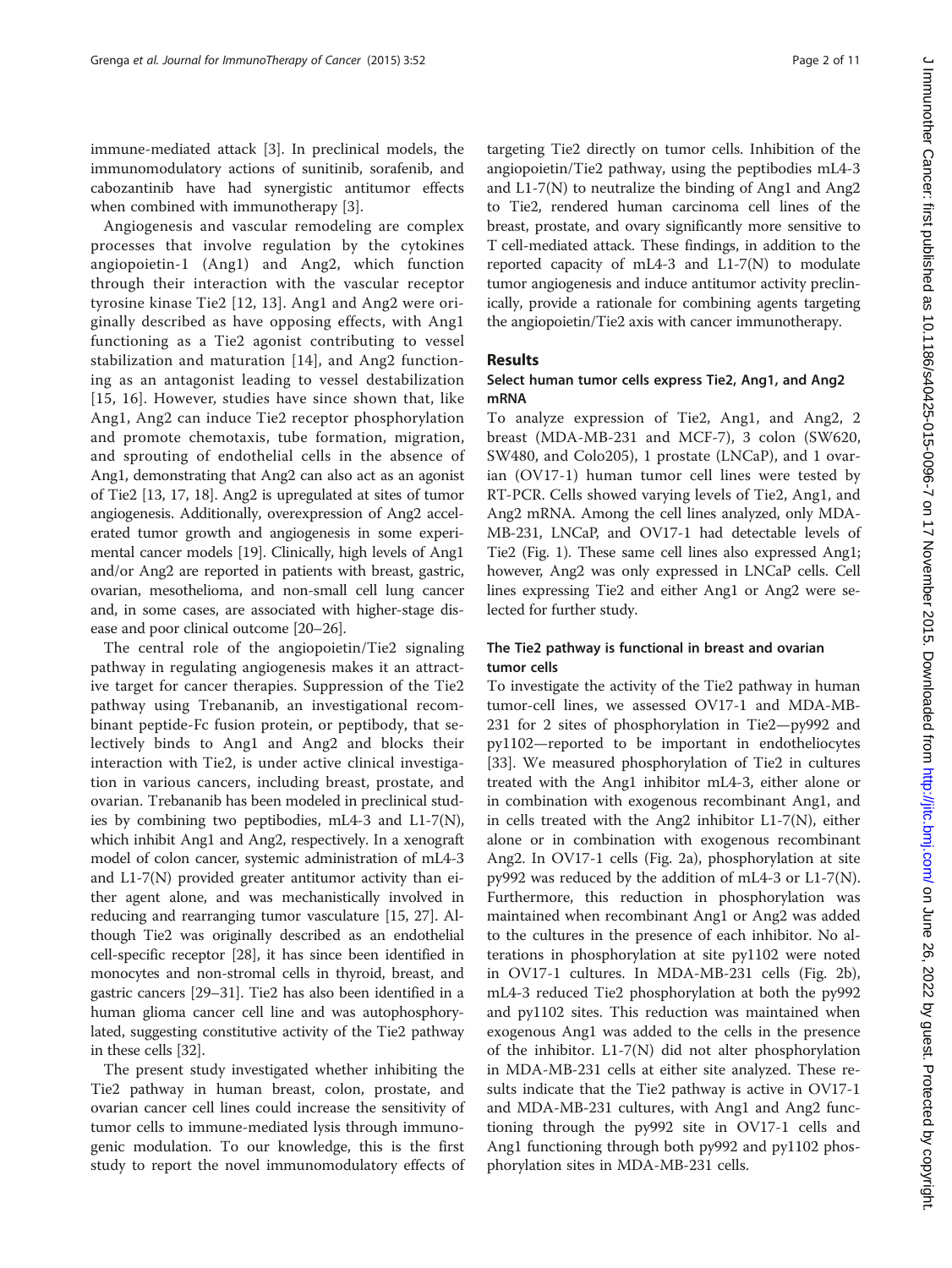<span id="page-2-0"></span>

## Ang1 and Ang2 inhibitors do not alter cell proliferation and viability in human tumor cells

To determine whether inhibition of the angiopoietin/ Tie2 axis has a direct proliferative or cytotoxic effect on human tumor cells, OV17-1, MDA-MB-231, and LNCaP tumor cells were treated in vitro for 3 days with the Cmax of mL4-3 and L1-7(N) (16 and 10  $\mu$ g/mL, respectively). Both untreated and Fc-treated cells (human IgG1- Fc at 26 μg/mL) served as controls. Relative to controls, cell number and viability were not significantly altered by treatment with mL4-3 and L1-7(N) in OV17-1, MDA-MB-231, and LNCaP cultures (Fig. [3](#page-4-0)).

## Ang1 and Ang2 inhibitors induce immunogenic modulation of human carcinoma cells

It has previously been shown that treatment with certain TKIs can modulate the phenotype of immunologically relevant molecules on tumor cells, making them more sensitive to T cell-mediated killing in a process known as immunogenic modulation [[3\]](#page-9-0). To examine the potential of Ang1 and Ang2 inhibitors to alter tumor phenotype, OV17-1 and MDA-MB-231 cell cultures were exposed for 3 days to the Cmax of mL4-3 and L1-7(N) (16 and 10  $\mu$ g/mL, respectively) or Fc control (human IgG1-Fc at 26 μg/mL) and then analyzed for expression of human leukocyte antigen (HLA)-A2, carcinoembryonic antigen (CEA), mucin (MUC)-1, ICAM-1 (CD54), calreticulin, Fas (CD95), Trail-R1, and Trail-R2. These molecules appear to enhance antitumor T-cell responses through various mechanisms [\[34](#page-10-0)–[38](#page-10-0)]. Relative to controls, treatment with mL4-3 and L1-7(N) increased expression of ICAM-1, Fas, and Trail-R1 in both OV17-1 and MDA-MB-231 cell lines. CEA and Trail-R2 increased only in the OV17-1 cultures, while MUC-1 and calreticulin were upregulated only in the MDA-MB-231 cultures (Table [1\)](#page-5-0). Among all the molecules examined, ICAM-1 was most robustly altered (42 % increase in mean fluorescence intensity (MFI)) following treatment in OV17-1 cultures, while calreticulin had the greatest increase in percentage (50 %) following treatment in MDA-MB-231 cells.

## Ang1 and Ang2 inhibitors increase the sensitivity of human tumor cell lines to T cell-mediated killing

To determine the functional significance of the phenotypic changes induced by Ang1 and Ang2 inhibitors, we next evaluated the potential of mL4-3 and L1-7(N) to modify the sensitivity of human tumor cells to lysis by CD8<sup>+</sup> cytotoxic T lymphocytes (CTLs). OV17-1, MDA-MB-231, and LNCaP cells were exposed for 3 days to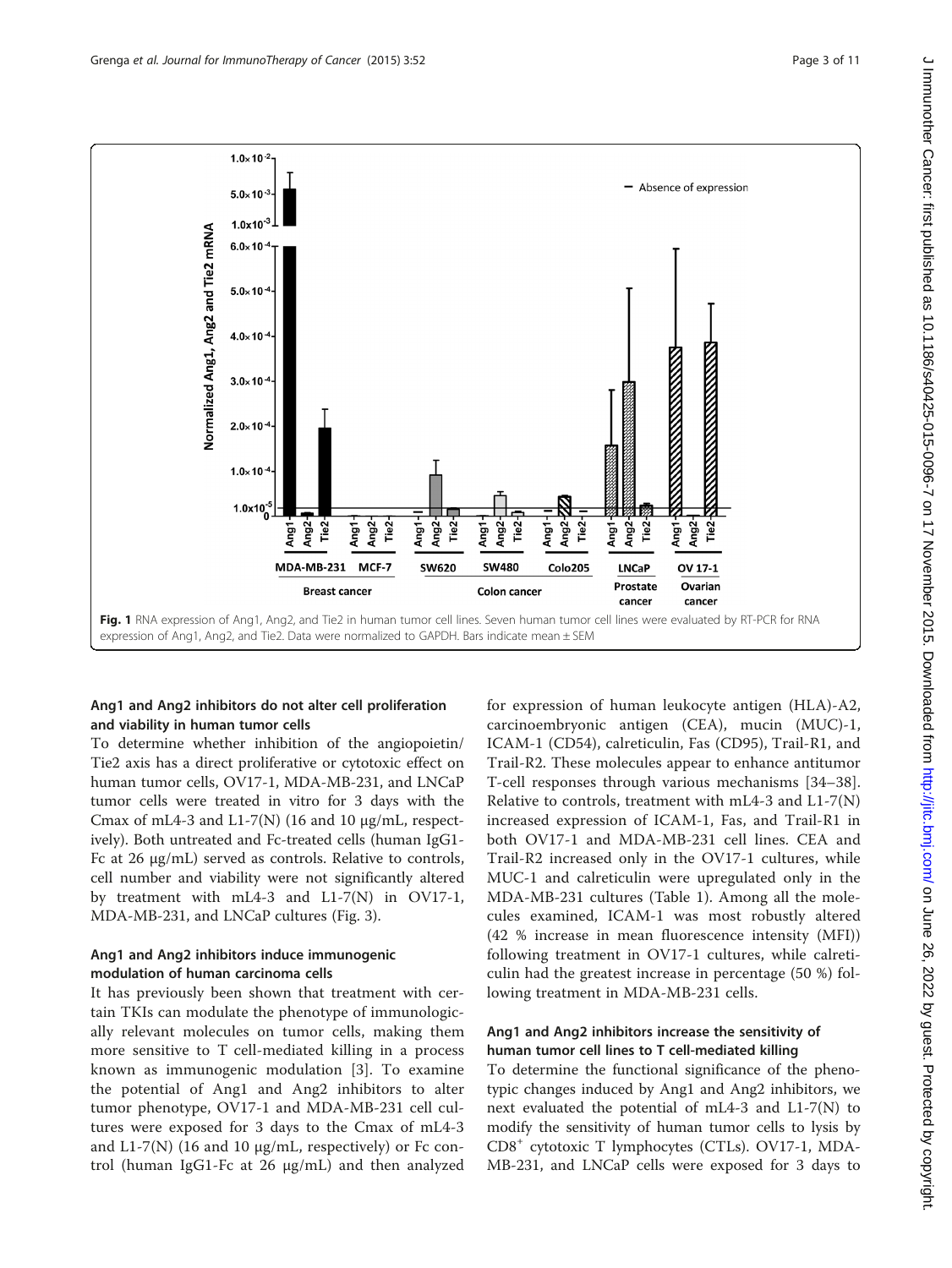<span id="page-3-0"></span>

mL4-3 and L1-7(N) and then used as targets in a CTL killing assay. OV17-1 cells that were untreated or treated with the Fc control were killed by CEA- and MUC-1 specific T cells at a low level (Fig. [4a](#page-5-0)). Pretreatment of these targets with the Ang1 and Ang2 inhibitors increased killing by CEA- and MUC-1-specific T cells 5.1 and 2.8-fold, respectively. MDA-MB-231 and LNCaP cultures that were untreated or treated with the Fc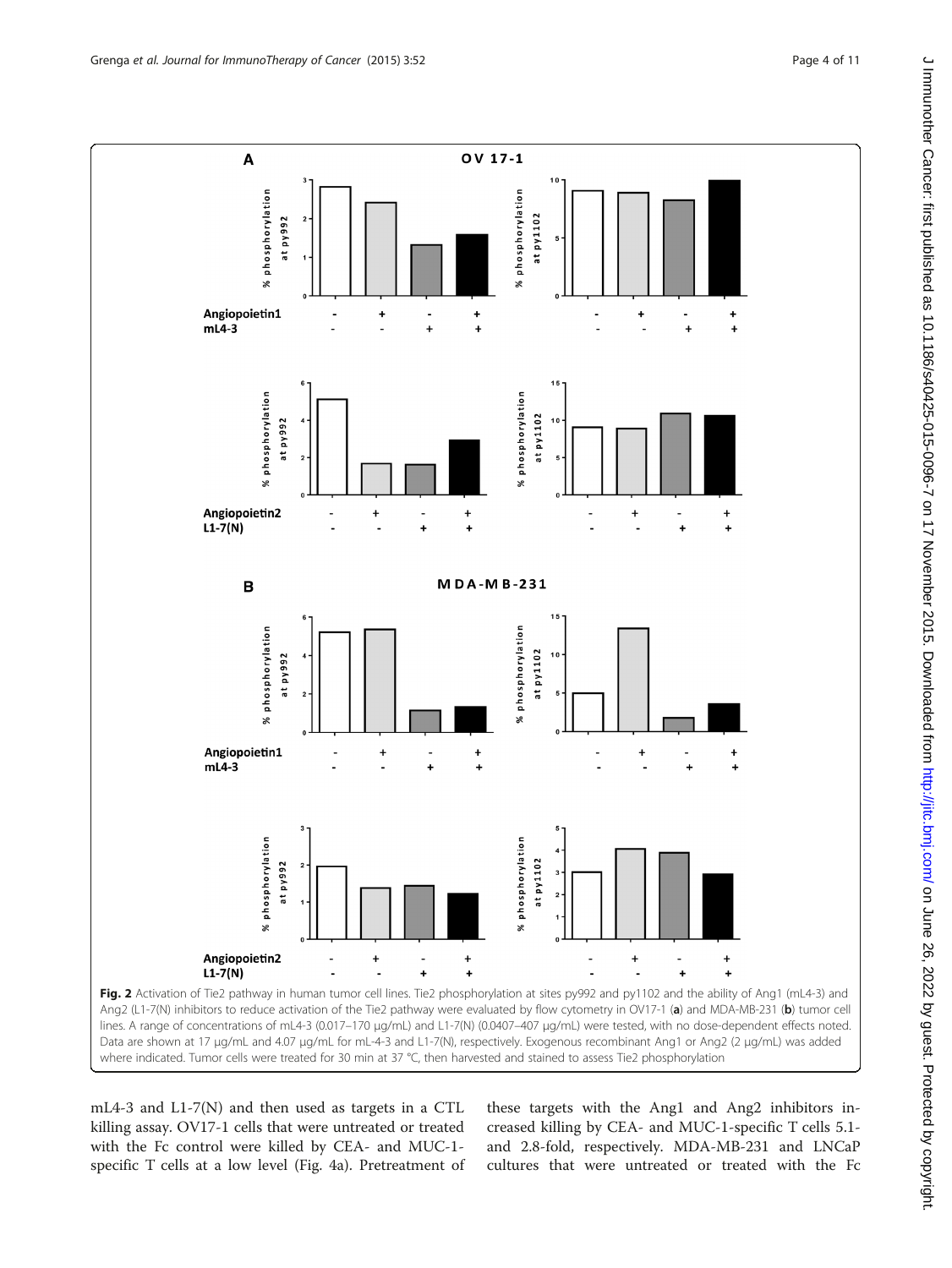<span id="page-4-0"></span>

control were lysed by CEA-specific CTLs at a level of 45 and 21 %, respectively. However, upon treatment with mL4-3 and L1-7(N), MDA-MB-231 and LNCaP targets were killed to a greater extent by CEA-specific T cells, with levels of 65 and 60 % lysis, respectively. These data indicate that exposing a variety of human tumor cells to Ang1 and Ang2 inhibitors enhances antigen-specific CTL-mediated killing, and that this effect extends to more than one tumor-associated antigen (TAA).

## ICAM-1 is part of the mechanism by which Ang1 and Ang2 inhibitors mediate immunogenic modulation in OV17-1 cells

To investigate an association between the increased ICAM-1 expression and improved CTL lysis observed following treatment with Ang1 and Ang2 inhibitors in OV17-1 cultures, we included a blocking antibody against ICAM-1 in a CTL killing assay. Pretreating tumor-cell targets with mL4-3 and L1-7(N) significantly increased lysis of OV17-1 cultures by CEA-specific T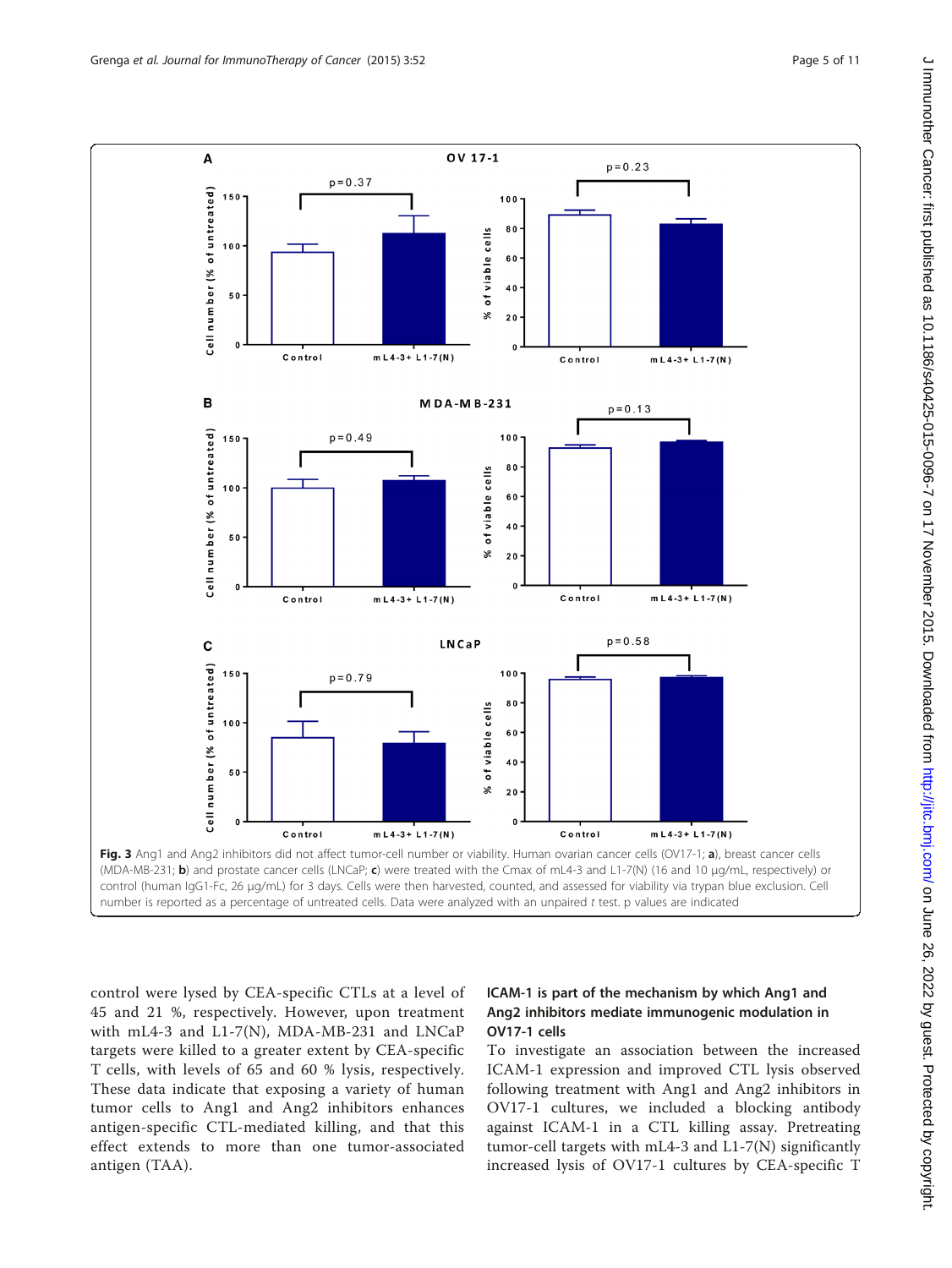<span id="page-5-0"></span>**Table 1** Treatment with Ang1 and Ang2 inhibitors modulates the phenotype of human tumor cells

| A. OV 17-1        |             |              |            |             |              |           |           |           |
|-------------------|-------------|--------------|------------|-------------|--------------|-----------|-----------|-----------|
|                   | HLA-A2      | <b>CEA</b>   | MUC-1      | CD54        | Calreticulin | CD95      | Trail-R1  | Trail-R2  |
|                   | % (MFI)     | % (MFI)      | % (MFI)    | % (MFI)     | % (MFI)      | % (MFI)   | % (MFI)   | % (MFI)   |
| Control           | 99.4(34250) | 40.7(731)    | 55.9(1170) | 93.8(16581) | 3.5(431)     | 57.2(691) | 27.4(604) | 10.1(93)  |
| $mL4-3 + L1-7(N)$ | 99.1(34180) | $40.0$ (872) | 59.0(1124) | 97.0(23584) | 3.7(429)     | 65.3(813) | 33.7(750) | 10.1(107) |
| B. MDA-MB-231     |             |              |            |             |              |           |           |           |
|                   | HLA-A2      | <b>CEA</b>   | MUC-1      | CD54        | Calreticulin | CD95      | Trail-R1  | Trail-R2  |
|                   | % (MFI)     | % (MFI)      | $%$ (MFI)  | % (MFI)     | % (MFI)      | % (MFI)   | % (MFI)   | % (MFI)   |
| Control           | 98.7(62083) | 40.2(671)    | 56.0(2268) | 97.9(30985) | 10.6(377)    | 35.1(438) | 44.0(775) | 35.1(367) |
| $mL4-3 + L1-7(N)$ | 99.1(60495) | 43.7(666)    | 59.4(2670) | 99.1(35652) | 15.9(428)    | 41.2(493) | 48.7(797) | 30.5(292) |

The human ovarian cancer cell line OV17-1 (A), and human breast cancer cell line MDA-MB-231 (B) were treated with the Cmax of mL4-3 and L1-7(N) (16 and 10 μg/mL, respectively) or control (human IgG1-Fc at 26 μg/mL) for 3 days

Cells were then harvested and analyzed by flow cytometry for expression of surface markers reported to be involved in CTL lysis (HLA-A2, CEA, MUC-1, ICAM-1, calreticulin, Fas, Trail-R1 and Trail-R2). Data indicate percentage of positive cells; MFI is in parentheses. Gating was performed using isotype controls Bold values indicate marker upregulation of > 10 % in percentage or MFI compared to controls

cells (from 29 to 74 %), while the addition of an anti-ICAM-1 blocking antibody, but not the corresponding isotype control, significantly reduced lysis (from 74 to 40 %) (Fig. [5\)](#page-6-0). These data demonstrate that ICAM-1 is involved in the mechanism by which treatment with

Ang1 and Ang2 inhibitors increase CTL-mediated lysis of tumor cells. However, while blockade of ICAM-1 in Ang1 and Ang2 treated cultures reduced lysis, it did not completely abrogate T cell mediated killing to pretreatment levels, with a trend of a difference ( $p = 0.051$ )



(MDA-MB-231; b) and prostate cancer cells (LNCaP; c) were treated with the Cmax of mL4-3 and L1-7(N) (16 and 10 μg/mL, respectively) or control (human IgG1-Fc at 26 µg/mL or no treatment) for 3 days. Cells were labeled with <sup>111</sup>In and co-incubated with CEA-specific CD8<sup>+</sup> T cells at an effector: target ratio of 30:1 or MUC-1-specific CD8<sup>+</sup> T cells at an effector:target ratio of 15:1 for 18 h. Effectors are indicated in the graphs. Bars indicate mean ± SEM. Statistical analyses were performed with an unpaired t test. p values < 0.05 were considered significant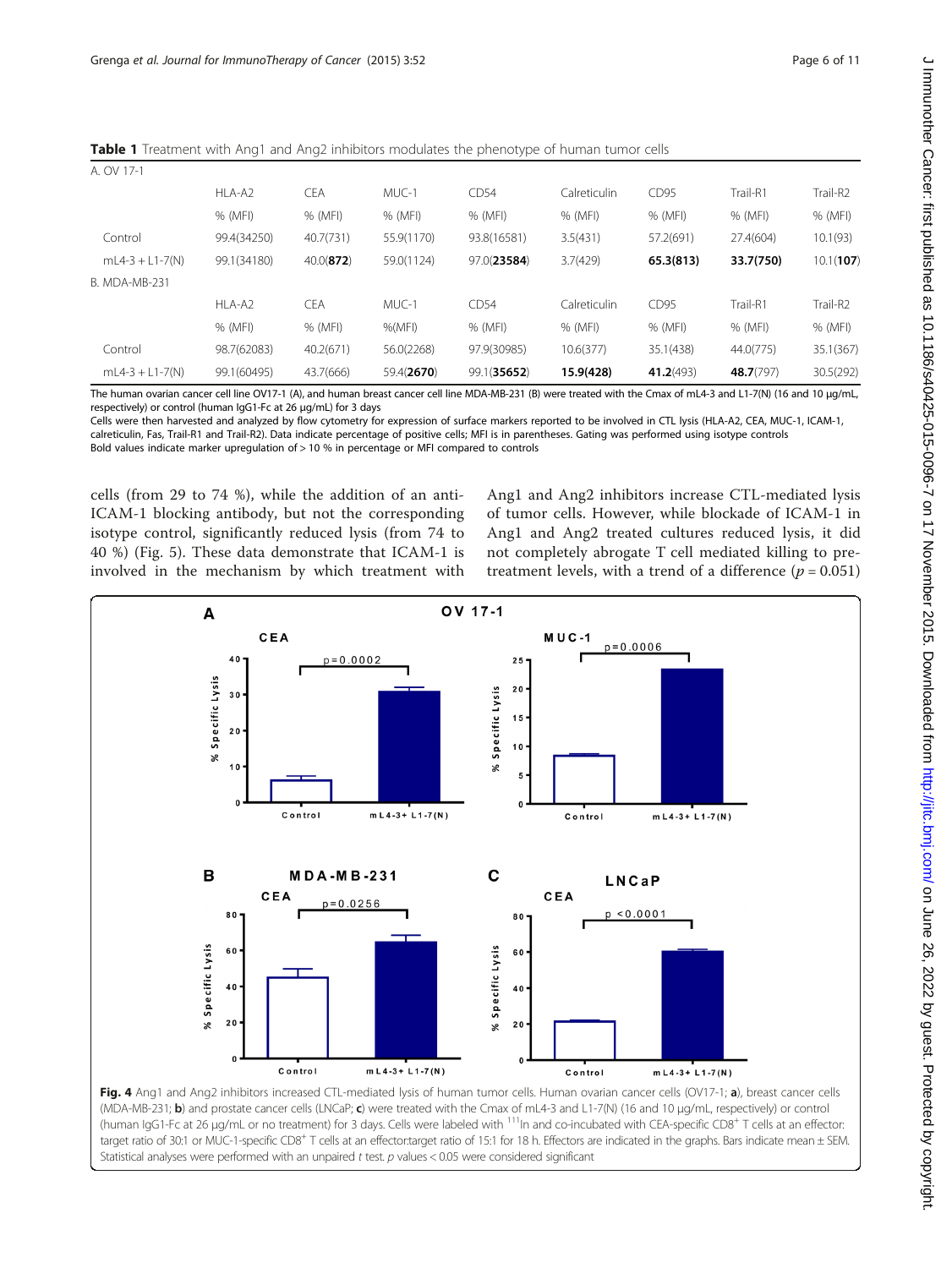<span id="page-6-0"></span>

noted between these groups, suggesting that other potential mechanisms of action may be involved.

## **Discussion**

The central role of the angiopoietin/Tie2 signaling pathway in regulating angiogenesis makes it a therapeutically attractive target for cancer therapies. The relatively recent finding that Tie2 can be expressed in nonendothelial cells, including tumor cells [\[28](#page-10-0)], has led to renewed interest in the role of the angiopoietin/Tie2 pathway in cancer progression. The present study investigated whether suppressing the angiopoietin/Tie2 pathway in tumor cells could increase the sensitivity of tumor cells to immune-mediated lysis through immunogenic modulation. In this study, we first determined the expression of Ang1 and 2, as well Tie2, in a panel of human tumor cell lines, and then examined the functional consequence of inhibiting the angiopoietin/Tie2 pathway only in cells that expressed Tie2 and either Ang1 or 2. We show for the first time that human breast (MDA-MB-231), prostate (LNCaP), and ovarian (OV17-1) cancer cell lines express measureable levels of Tie2 and varying levels of Ang1 and Ang2 (Fig. [1](#page-2-0)). In addition, two of the cell lines analyzed showed activation of the Tie2 pathway (Fig. [2](#page-3-0)), with phosphorylation detected at sites of Tie2 that have been previously described in endothelial cells [[13,](#page-9-0) [33, 39\]](#page-10-0). Specifically, in OV17-1 cultures both Ang1 and Ang2 signaled through Tie2, and inhibitors of Ang1 (mL4-3) or Ang2 (L1-7(N)) reduced phosphorylation at site py992, but not py1102, of Tie2. In contrast, in MDA-MB-231 cells only Ang1 signaled through Tie2, and mL4-3 reduced phosphorylation at sites py992 and py1102 of Tie2.

To date, the Ang1 and Ang2 inhibitors mL4-3 and  $L1-7(N)$  have been tested primarily in vivo. They have been shown to suppress tumor growth in mouse xenograft models and to modulate angiogenesis by reducing tumor vessels and normalizing remaining vessels [\[27, 40\]](#page-10-0). Here we demonstrate that treatment of human tumor cell lines in vitro with inhibitors of Ang1 and Ang2 does not alter cell number or viability (Fig. [3](#page-4-0)), indicating that these agents are not directly cytotoxic. However, treatment of cells with the combination of mL4-3 and L1-7(N) modulated tumor-cell phenotype, increasing the surface expression (either percentage or MFI) of CEA, MUC-1, ICAM-1, Fas, Trail-R1, Trail-R2, and calreticulin (Table [1](#page-5-0)). Each of these immunologically relevant molecules is involved in the cell-to-cell interaction by which CTLs kill tumor cells [\[35](#page-10-0)–[38](#page-10-0)]. For example, ICAM-1 is a surface glycoprotein with both costimulatory and adhesive properties. Increased ICAM-1 levels have been correlated with CTLs binding to tumor cells and enhancing cytotoxicity [[41](#page-10-0)–[43\]](#page-10-0). Calreticulin is an intracellular protein that translocates to the cell surface in response to several stimuli, acting as a phagocytic signal for dendritic cells and making antigen presentation more efficient. Translocation of calreticulin to the outer membrane of dying cells was originally described to occur during immunologic cell death [[44, 45](#page-10-0)]; however, translocation of this molecule to the cell surface has also been described to occur in non-dying cells that are undergoing immunogenic modulation [[36](#page-10-0)], where exposure of tumor cells to certain chemotherapies and radiation, induces phenotypic changes in viable cells that makes them more susceptible to immune mediated killing. Upregulation of TAAs such as CEA and MUC-1 in tumor cells may also increase the efficiency of immune surveillance.

Consistent with the observed phenotypic modification of tumor cells by Ang1 and Ang2 inhibitors, we show for the first time that the sensitivity of tumor cells to antigen-specific T-cell lysis significantly increased in vitro (Fig. [4](#page-5-0)). Furthermore, in human ovarian cancer cells (OV17-1) a neutralizing antibody blocking ICAM-1 ameliorated the enhanced CTL lysis seen with Ang1 and Ang2 inhibitors, demonstrating that ICAM-1 was mechanistically involved in the increase in antigenspecific T-cell lysis (Fig. 5). It is likely, however, that upregulation of ICAM-1 is not the only mechanism by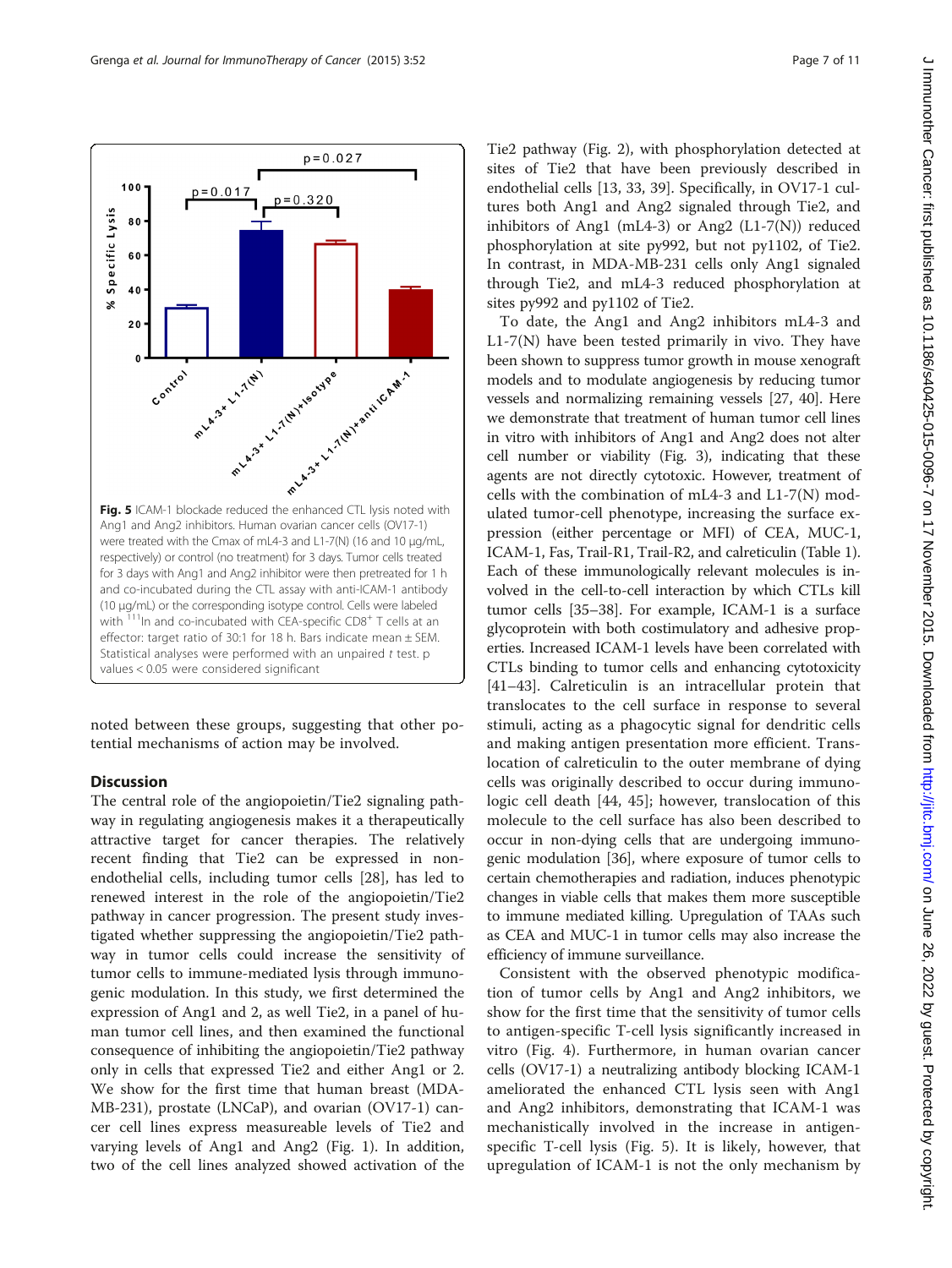which blockade of Ang1 and Ang2 increased the sensitivity of tumor cells to CTL mediated lysis. Blockade of ICAM-1 in cells treated with Ang1 and Ang2 did not completely abrogate T cell mediated killing to pretreatment levels, leaving room for other mechanisms. Additionally, as the adhesive interaction of ICAM-1 with LFA-1 plays a key role in formation of the immunologic synapse, blockade of ICAM-1 is well known to prevent formation of the immunologic synapse, and thus the binding of death ligands to death receptors. We show for the first time that inhibition of the angiopoietin/Tie2 axis in human tumor cells, using the preclinical version of Trebananib, induces immunogenic modulation and increases the susceptibility of tumor cells to antigen-specific lysis. Determining whether exposure of human tumor cells to Ang1 and Ang2 inhibitors similarly increases their susceptibility to nonantigen-specific and/or non-immune-mediated killing will require further testing. Additionally, as the present study examined the functional repercussion of inhibiting the angiopoietin/Tie2 axis only in cell lines that expressed this pathway, the present study does not preclude the possibility that Trebananib could have off target effects that can be exploited by T cells.

A number of antiangiogenic therapies that target VEGF and or its receptors, including bevacizumab, sorafenib, sunitinib, and cabozantinib, have shown clinical benefit as monotherapies in several different cancers. Bevacizumab, a recombinant humanized monoclonal antibody that blocks angiogenesis by inhibiting VEGF-A, has been approved by the U.S. Food and Drug Administration as a treatment for ovarian cancer [\[46](#page-10-0), [47\]](#page-10-0). Like the VEGF pathway, the angiopoietin pathway involves a tyrosine kinase receptor, Tie2, which was initially thought to be expressed only in vascular endothelial cells [\[48\]](#page-10-0). Trebananib, the most clinically advanced inhibitor of both Ang1 and Ang2, is currently being tested in three phase III studies in advanced ovarian cancer (TRINOVA-1, NCT01204749; TRINOVA-2, NCT01281254; TRINOVA-3, NCT01493505), as well as in phase II studies of breast (NCT00511459, NCT01042379) and prostate cancer (NCT01553188).

The initial rationale for using antiangiogenic agents to treat cancer was to starve the tumor of oxygen and nutrients, thereby inhibiting its ability to grow and spread [\[49](#page-10-0)]. However, it has become increasingly clear that hypoxia actually promotes tumor invasiveness and metastasis [\[50](#page-10-0)]. Hence, it is increasingly thought that antiangiogenic therapies may actually normalize the abnormal structure and function of tumor vasculature, increasing tumor oxygenation and preventing the unfavorable switch to a more metastatic phenotype [[51](#page-10-0)]. Improved oxygenation within tumors is important for potential combination studies with immunotherapy, as it is well known that a hypoxic microenvironment polarizes inflammatory immune cells toward a suppressive phenotype and function. Thus, antiangiogenic treatments that normalize tumor vasculature may be an effective way to potentiate immunotherapies, which require activation of tumor antigen-specific T cells, T-cell access into the tumor, and an immune-supportive environment to sustain T-cell function [[52\]](#page-10-0). Combining antiangiogenic agents with cancer vaccines or immune checkpoint inhibitors may be an effective strategy for increasing the efficacy of each individual agent.

In fact, recent studies have demonstrated the ability of a number of antiangiogenic agents, including sunitinib, sorafenib, and cabozantanib, to synergize with cancer vaccines to produce enhanced antitumor activity [[53\]](#page-10-0). In addition to their well-known vascular remodeling properties, these agents were shown to mediate antitumor immune responses by altering the frequency or function of immune-cell subsets in the periphery or the tumor microenvironment [[1, 3, 8](#page-9-0)]. Only one of these agents, cabozantinib, which is an inhibitor of multiple receptor tyrosine kinases, including RET, MET, and VEGRF2 has been reported to induce immunogenic modulation, altering tumor-cell phenotype and sensitizing tumor cells to immune-mediated attack [\[3](#page-9-0)]. To our knowledge, there are no data available on the direct effect of VEGF inhibition, e.g., with an agent such as bevacizumab, on the sensitivity of human tumor cells to immune mediated lysis. The results of this present study, demonstrating that inhibition of the angiopoietin/Tie2 axis with the preclinical version of Trebananib (mL4-3 and L1-7 (N)) upregulates immunologically relevant molecules and increases antigen-specific lysis of tumor cells, support the combination of Ang1 and Ang2 inhibitors such as Trebananib with cancer immunotherapy.

## Conclusion

This study revealed a novel antitumor effect of suppression of the angiopoietin/Tie2 axis. We show for the first time that human breast, prostate, and ovarian cancer cell lines express measureable levels of Tie2, and that treatment of these cells with the preclinical versions of Trebananib (mL4-3 and L1-7  $(N)$ ), which are selective peptibodies that inhibit the binding of Ang1 and Ang2 to Tie2, mediates immunogenic modulation, rendering tumor cells more susceptible to T cell-mediated killing. Thus, taking together Trebananib's novel immune regulatory properties and wellknown vascular remodeling properties, the present study supports the combination of Ang1 and Ang2 inhibitors with cancer immunotherapy to potentiate antitumor activity.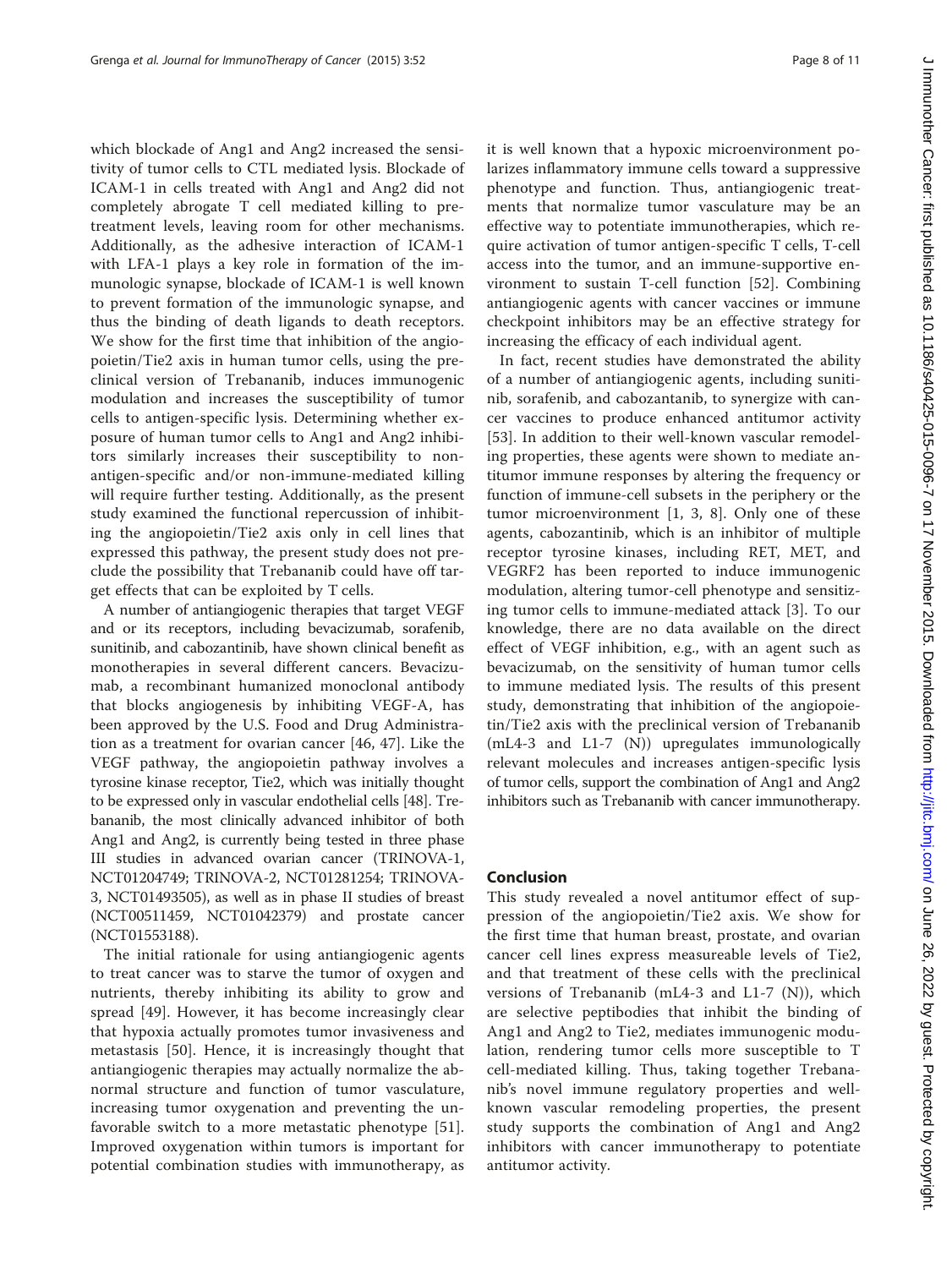#### **Methods**

#### Tumor-cell lines

Human breast (MDA-MB-231 and MCF-7), colon (SW620, SW480, and Colo205), and prostate (LNCaP) tumor cell lines were purchased from American Type Culture Collection (Manassas, VA) and cultured according to the indicated protocol. The ovarian cancer cell line OV17-1, derived from primary ovarian tumor with endometrioid adenocarcinoma morphology, was obtained from Onyvax (London, UK). OV17-1 cells were cultured in complete RPMI medium (10 % fetal bovine serum, 100 units/mL penicillin, 100 μg/mL streptomycin, 2 mM L-glutamine). All cells were cultured in a humidified atmosphere at 37 °C with 5 %  $CO<sub>2</sub>$ .

#### Drug preparation and treatment

XThe peptibodies mL4-3 and L1-7(N) were provided by Amgen (Thousand Oaks, CA) and stored at −80 °C. These agents were designed for preclinical studies to mimic the effect of Ttrebananib, the Ang1 and Ang2 inhibitor currently used in clinical trials. The drugs were diluted with medium immediately before use at the indicated concentrations. The Cmax of mL4-3 and L1-7(N) were calculated based on murine experiments [\[27](#page-10-0)]. Human recombinant IgG1-Fc protein (Life Technologies, Frederick, MD or ACROBiosystems, Newark, DE) or no treatment served as a control in all experiments.

#### RT-PCR

Total RNA was isolated from breast (MDA-MB-231 and MCF-7), colon (SW620, SW480, and Colo205), prostate (LNCaP), and ovarian (OV17-1) tumor cell lines using the RNeasy extraction kit (Quiagen, Valencia, CA) and reverse-transcribed into cDNA with the Advantage RT-PCR kit (Clontech, Mountain View, CA). cDNA (100 ng) was evaluated by RT-PCR using primers for Ang1 (Hs00375822\_m1), Ang2 (Hs01048042\_m1), Tie2 (Hs009 45146\_m1), and the endogenous control glyceraldehyde 3-phosphate dehydrogenase (GAPDH) (4326317E) (Applied Biosystems, Carlsbad, CA). Expression of each gene of interest was normalized to GAPDH. The assay was performed using the 7300 RT-4CR System (Applied Biosystems).

## Tie2 phosphorylation assay

Ovarian (OV17-1) and breast (MDA-MB-231) tumor cells were plated in 6-well plates  $(2 \times 10^5 \text{ cells/well})$  and cultured with the recommended medium for 24 h. Tumor cells were then serum-starved for 24 h and subsequently treated for 30 min at 37 °C with logarithmic concentrations of the Ang1 inhibitor (mL4-3, 0.017– 170 ng/mL) or Ang2 inhibitor (L1-7(N), 0.0407– 407 ng/mL) with or without human recombinant Ang1

or Ang2 (2 μg/mL) (R&D Systems, Minneapolis, MN). Cells were then harvested and stained for Tie2 (AF700) (R&D Systems), py992 (AF647), and py1102 (PE) (BD Biosciences, San Diego, CA), following the manufacturer's protocol for assessing phosphorylated intracellular proteins. Stained cells were acquired with an LSRII flow cytometer (BD Biosciences) and analyzed using FlowJo software (TreeStar, Inc., Ashland, OR).

## Assessment of cell proliferation and viability

To investigate the effect of Ang1 and Ang2 inhibitors on tumor-cell proliferation and viability, ovarian (OV17-1), breast (MDA-MB-231), and prostate (LNCaP) tumor cells were treated with the Cmax of mL4-3 and L1-7(N) (16 and 10 μg/mL, respectively) or control (human IgG1-Fc at 26 μg/mL) for 3 days. Cells were then harvested and counted via trypan blue exclusion.

## Assessment of phenotypic modulation

Ovarian (OV17-1) and breast (MDA-MB-231) tumor cells were treated with the Cmax of mL4-3 and L1-7(N) or control (human IgG1-Fc) for 3 days. Cells were then harvested and analyzed for changes in expression of a number of cell-surface markers that have been reported to be immunologically relevant [\[34](#page-10-0)–[38](#page-10-0)]. Cells were stained for 30 min at 4 °C using the following antibodies: anti-CD54/ ICAM-1-PE, anti-CD95/Fas-FITC, anti-CD227/MUC-1- FITC, anti-HLA-A2-PerCP-Cy5.5 (BD Biosciences), anti-Trail-R1-PerCP, anti-Trail-R2-AF700, anti-calreticulin-PE (R&D Systems), and anti-CEA-APC (Miltenyi Biotec, San Diego, CA); appropriate isotype controls were used. Live/dead-Pacific Blue (Life Technologies) was included to discriminate viable cells. Stained cells were acquired with an LSRII flow cytometer (BD Biosciences) and analyzed using FlowJo software (TreeStar, Inc.). Isotype staining was  $< 5$  % for all samples analyzed. Proteins were defined as upregulated by treatment with the angiopoietin inhibitors if either the percentage of cells or the MFI increased by > 10 % relative to cells treated with the IgG1-Fc control.

#### CTL assay

To evaluate the ability of Ang1 and Ang2 inhibitors to modify the sensitivity of tumor cells to lysis by  $CDS^+$ CTLs, ovarian (OV17-1), breast (MDA-MB-231), and prostate (LNCaP) tumor cells were treated with the Cmax of mL4-3 and L1-7(N) or control (human IgG1-Fc or no treatment) for 3 days. Tumor cells were labeled with <sup>111</sup>In-labeled oxyquinoline and co-incubated with CEA-specific CD8<sup>+</sup> T cells at an effector:target ratio of 30:1 or MUC-1-specific CD8<sup>+</sup> T cells at an effector:target ratio of 15:1 for 18 h. CTLs were generated and utilized as described: CEA-specific CD8<sup>+</sup> T cells recognize the CEA peptide epitope YLSGANLNL (CAP-1) [\[54](#page-10-0)],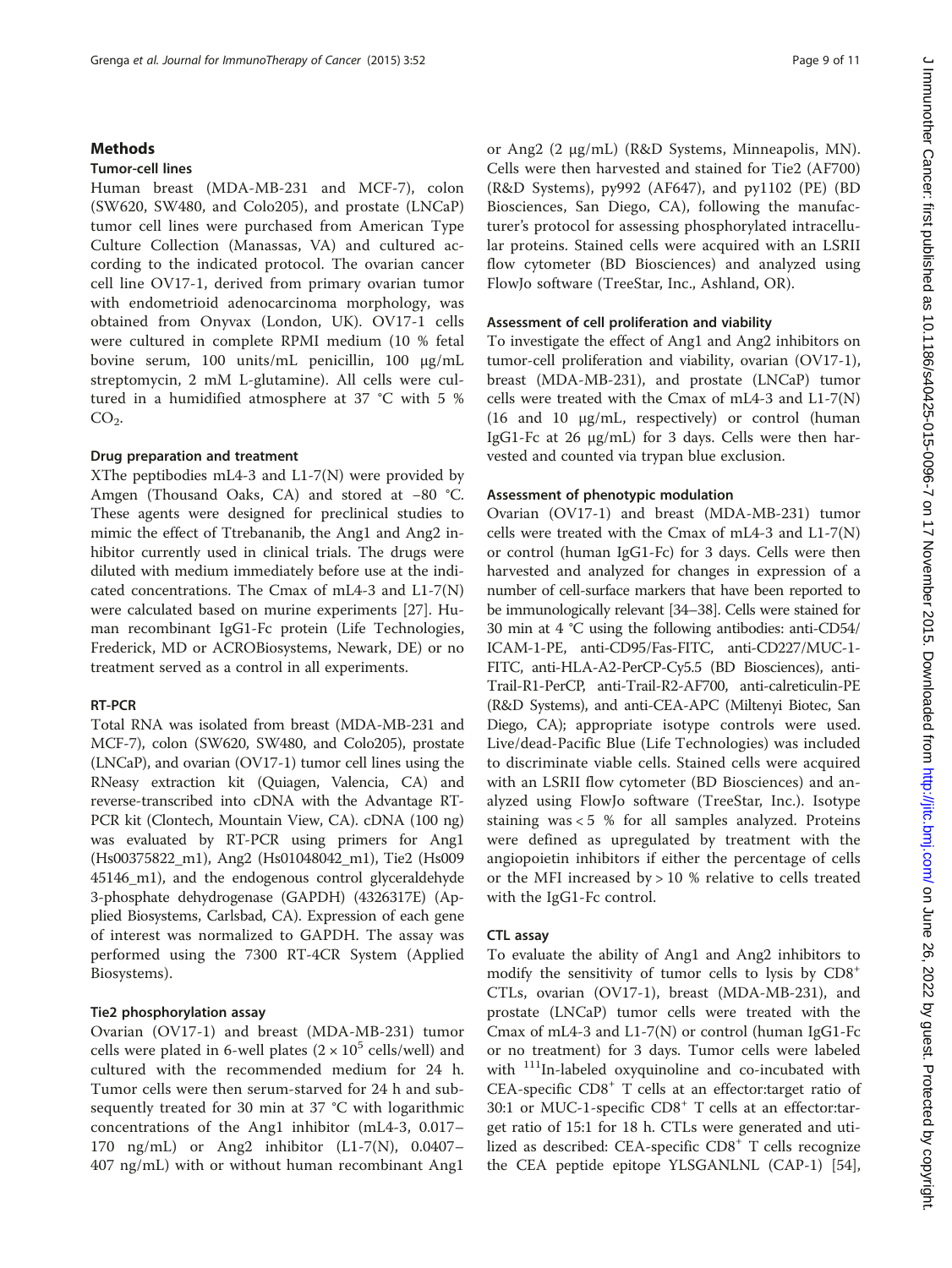<span id="page-9-0"></span>and MUC-1-specific CD8<sup>+</sup> T cells recognize the MUC-1 peptide epitope ALWGQDVTSV [[55](#page-10-0)]. These human CTL lines have been in culture for a long period of time, and as such their cytotoxic activity can be variable; however, each experiment was independently controlled. Following incubation of CTLs with tumor targets, supernatants were harvested and <sup>111</sup>In release measured using a WIZARD 2 Automatic Gamma Counter (PerkinElmer, Waltham, MA). The percentage of tumor lysis was calculated using the formula: % tumor lysis = [(experimental cpm-spontaneous cpm)/(maximum cpm-spontaneous cpm)] x 100.

## CTL assay with ICAM-1 blocking antibody

Ovarian tumor cells (OV17-1) were treated with the Cmax of mL4-3 and L1-7(N) or control (no treatment) for 3 days. Cells were then harvested and pretreated for 1 h and co-incubated with an anti-ICAM-1 antibody (10 μg/mL) (BD Biosciences) or the corresponding isotype control during the CTL assay. The CTL killing assay was analyzed as previously described.

## Statistical analysis

Statistical analysis was performed using GraphPad Prism (GraphPad Software, La Jolla, CA). Differences between treatments were assessed using an unpaired Student's  $t$  test with a 2-tailed distribution. Results are reported as p values calculated using a confidence interval of 95 % ( $p$  values < 0.05 are considered statistically significant).

#### Abbreviations

Ang: Angiopoietin; TKI: Tyrosine kinase inhibitor; HLA: Human leukocyte antigen; CEA: Carcinoembryonic antigen; MUC: Mucin; MFI: Mean fluorescence intensity; CTL: Cytotoxic T lymphocyte; h: Hour; min: Minute; RT-PCR: Real-time polymerase chain reaction; VEGF: Vascular endothelial growth factor; GAPDH: Glyceraldehyde 3-phosphate dehydrogenase.

#### Competing interests

The authors declare that they have no competing interests.

#### Authors' contributions

IG, RND, BF, and JWH designed the study. IG and ARK performed the experiments. IG, ARK, RND, and JWH interpreted the data. IG, RND, and JWH wrote the manuscript. All authors read and approved the final manuscript.

#### Acknowledgements

This research was supported by the Intramural Research Program of the Center for Cancer Research, National Cancer Institute, National Institutes of **Health** 

The authors thank Dr. Jeffrey Schlom for helpful suggestions and Bonnie L. Casey for editorial assistance in the preparation of this manuscript.

#### Received: 29 July 2015 Accepted: 21 October 2015 Published online: 17 November 2015

#### References

- 1. Farsaci B, Higgins JP, Hodge JW. Consequence of dose scheduling of sunitinib on host immune response elements and vaccine combination therapy. Int J Cancer. 2012;130(8):1948–59.
- 2. Bose A, Taylor JL, Alber S, Watkins SC, Garcia JA, Rini BI, et al. Sunitinib facilitates the activation and recruitment of therapeutic anti-tumor immunity in concert with specific vaccination. Int J Cancer. 2011;129(9):2158–70.
- 3. Kwilas AR, Ardiani A, Donahue RN, Aftab DT, Hodge JW. Dual effects of a targeted small-molecule inhibitor (cabozantinib) on immune-mediated killing of tumor cells and immune tumor microenvironment permissiveness when combined with a cancer vaccine. J Transl Med. 2014;12(1):294.
- 4. Fan F, Schimming A, Jaeger D, Podar K. Targeting the tumor microenvironment: focus on angiogenesis. J Oncol. 2012;2012:281261.
- 5. Heine A, Held SA, Bringmann A, Holderried TA, Brossart P. Immunomodulatory effects of anti-angiogenic drugs. Leukemia. 2011;25(6):899–905.
- 6. Huang Y, Yuan J, Righi E, Kamoun WS, Ancukiewicz M, Nezivar J, et al. Vascular normalizing doses of antiangiogenic treatment reprogram the immunosuppressive tumor microenvironment and enhance immunotherapy. Proc Natl Acad Sci U S A. 2012;109(43):17561–6.
- 7. Finke JH, Rayman PA, Ko JS, Bradley JM, Gendler SJ, Cohen PA. Modification of the tumor microenvironment as a novel target of renal cell carcinoma therapeutics. Cancer J. 2013;19(4):353–64.
- 8. Farsaci B, Donahue RN, Coplin MA, Grenga I, Lepone LM, Molinolo AA, et al. Immune consequences of decreasing tumor vasculature with antiangiogenic tyrosine kinase inhibitors in combination with therapeutic vaccines. Cancer Immunology Res. 2014;2(11):1090–102.
- 9. Finke JH, Rini B, Ireland J, Rayman P, Richmond A, Golshayan A, et al. Sunitinib reverses type-1 immune suppression and decreases T-regulatory cells in renal cell carcinoma patients. Clin Cancer Res: J American Assoc Cancer Res. 2008;14(20):6674–82.
- 10. Yakes FM, Chen J, Tan J, Yamaguchi K, Shi Y, Yu P, et al. Cabozantinib (XL184), a novel MET and VEGFR2 inhibitor, simultaneously suppresses metastasis, angiogenesis, and tumor growth. Mol Cancer Ther. 2011;10(12):2298–308.
- 11. Roy S, Narang BK, Rastogi SK, Rawal RK. A novel multiple tyrosine-kinase targeted agent to explore the future perspectives of anti-angiogenic therapy for the treatment of multiple solid tumors: cabozantinib. Anti Cancer Agents Med Chem. 2014;15(1):37–47.
- 12. Eklund L, Saharinen P. Angiopoietin signaling in the vasculature. Exp Cell Res. 2013;319(9):1271–80.
- 13. Jones N, Master Z, Jones J, Bouchard D, Gunji Y, Sasaki H, et al. Identification of Tek/Tie2 binding partners. Binding to a multifunctional docking site mediates cell survival and migration. J Biol Chem. 1999;274(43):30896–905.
- 14. Davis S, Aldrich TH, Jones PF, Acheson A, Compton DL, Jain V, et al. Isolation of angiopoietin-1, a ligand for the TIE2 receptor, by secretion-trap expression cloning. Cell. 1996;87(7):1161–9.
- 15. Falcon BL, Hashizume H, Koumoutsakos P, Chou J, Bready JV, Coxon A, et al. Contrasting actions of selective inhibitors of angiopoietin-1 and angiopoietin-2 on the normalization of tumor blood vessels. Am J Pathol. 2009;175(5):2159–70.
- 16. Maisonpierre PC, Suri C, Jones PF, Bartunkova S, Wiegand SJ, Radziejewski C, et al. Angiopoietin-2, a natural antagonist for Tie2 that disrupts in vivo angiogenesis. Science. 1997;277(5322):55–60.
- 17. Kim I, Kim JH, Moon SO, Kwak HJ, Kim NG, Koh GY. Angiopoietin-2 at high concentration can enhance endothelial cell survival through the phosphatidylinositol 3'-kinase/Akt signal transduction pathway. Oncogene. 2000;19(39):4549–52.
- 18. Yuan HT, Khankin EV, Karumanchi SA, Parikh SM. Angiopoietin 2 is a partial agonist/antagonist of Tie2 signaling in the endothelium. J Mol Cell Biol. 2009;29(8):2011–22.
- 19. Oliner J, Min H, Leal J, Yu D, Rao S, You E, et al. Suppression of angiogenesis and tumor growth by selective inhibition of angiopoietin-2. Cancer Cell. 2004;6(5):507–16.
- 20. Li P, He Q, Luo C, Qian L. Diagnostic and prognostic potential of serum angiopoietin-2 expression in human breast cancer. Int J Clin Exp Pathol. 2015;8(1):660–4.
- 21. Blank S, Deck C, Dreikhausen L, Weichert W, Giese N, Falk C, et al. Angiogenic and growth factors in gastric cancer. J Surg Res. 2015;194(2):420–9.
- 22. Sallinen H, Heikura T, Koponen J, Kosma VM, Heinonen S, Yla-Herttuala S, et al. Serum angiopoietin-2 and soluble VEGFR-2 levels predict malignancy of ovarian neoplasm and poor prognosis in epithelial ovarian cancer. BMC Cancer. 2014;14:696.
- 23. Coelho AL, Araujo A, Gomes M, Catarino R, Marques A, Medeiros R. Circulating Ang-2 mRNA expression levels: looking ahead to a new prognostic factor for NSCLC [corrected]. PLoS One. 2014;9(2), e90009.
- 24. Tabata C, Hirayama N, Tabata R, Yasumitsu A, Yamada S, Murakami A, et al. A novel clinical role for angiopoietin-1 in malignant pleural mesothelioma. Eur Respir J. 2010;36(5):1099–105.